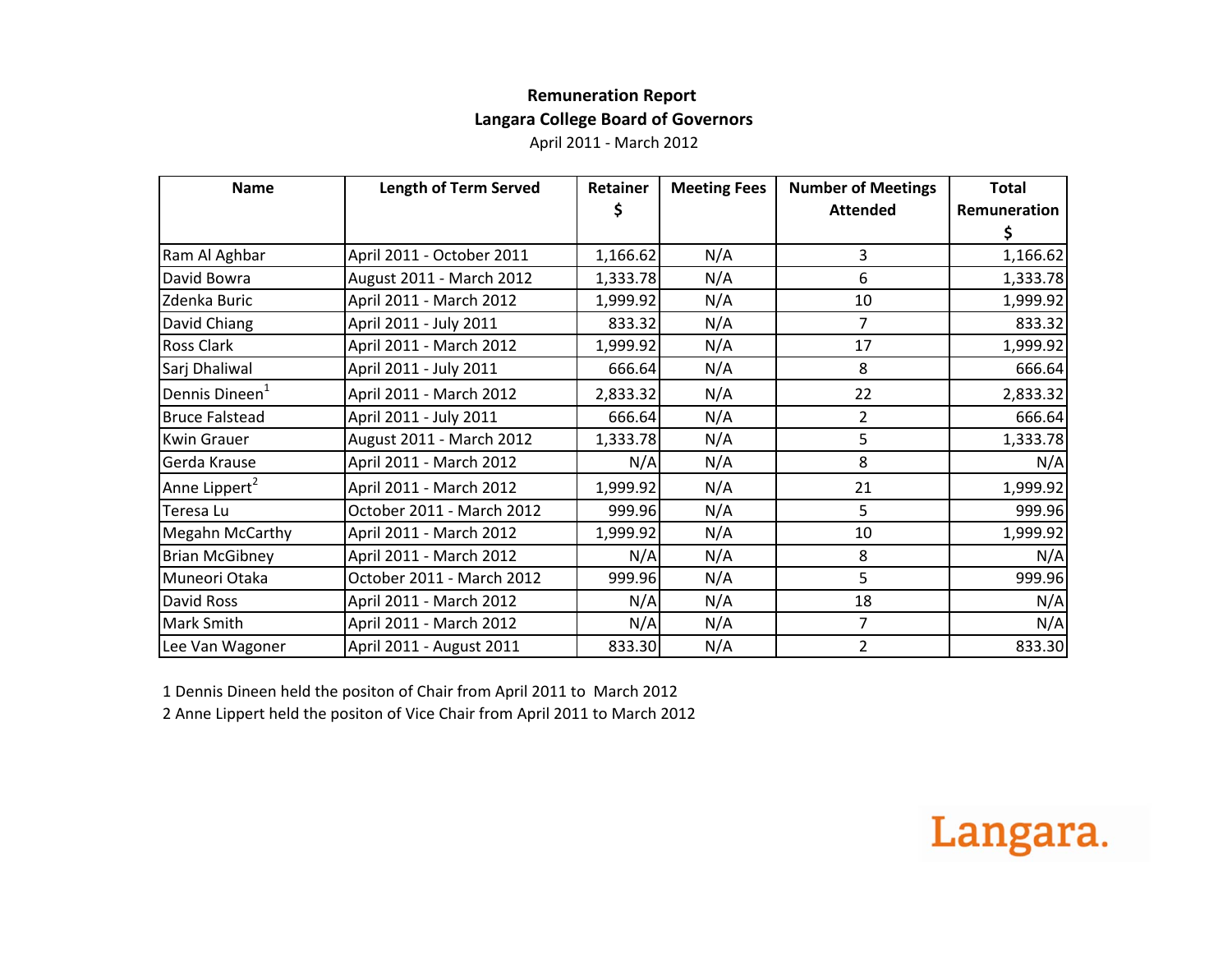THE COLLEGE OF HIGHER LEARNING.